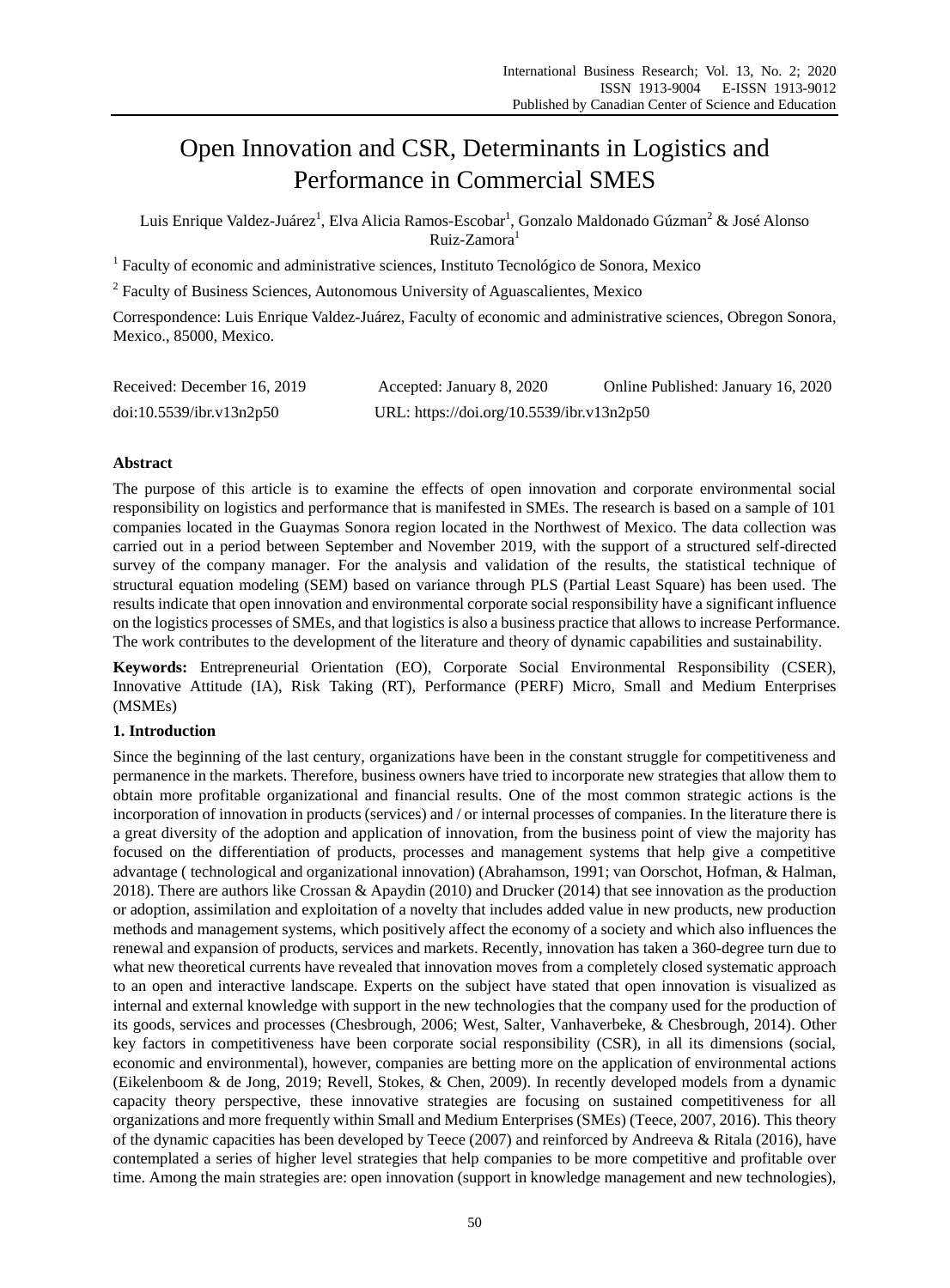CSR and logistics as a fundamental part of the supply chain of companies. To achieve a positive profitability and better organizational results, it is necessary to integrate, reconstruct and reconfigure all these internal and external competences to face the constant changes in the global markets (Aagaard, 2016; Andreeva & Ritala, 2016). Despite the broad benefits offered by these new business models based on open innovation practices and sustainability, SMEs face a lot of problems and obstacles that have prevented them from skipping these fences. Some of these barriers are: 1) the poor strategic vision of managers and investors (Kim & Mauborgne, 2018; Teece, 2010), 2) little investment in the development of creativity of human capital, 3) there is no budget for Research and Development (R&D) (Cakar & Erturk, 2010; Chesbrough, 2006), 4) high government regulation on CSR (environmental processes), 5) little importance in benchmarking (Naranjo-Valencia, Jiménez-Jiménez, & Sanz-Valle, 2011), 6) high production costs with slender certification-based processes (Granly & Welo, 2014; L. Valdez-Juárez et al., 2018), 7) little employee environmental commitment (Hatala, 2005; Nonaka & Toyama, 2003), and 8) high unfair competition from companies with unreliable products and brands (De, Chowdhury, Dey, & Ghosh, 2018; Laudal, 2011; Nawaser, Khaksar, & Shakhsian, 2011; Robinson, 2006). In the theoretical and empirical review, it has been detected that there are a large number of studies that focus on the analysis of the adoption and behavior of new business models on the results of open innovation oriented towards sustainability of the processes of large organizations (McCormick & Kautto, 2013; Teece, 2010), however few focus on the context of SMEs (Anderson, Acur, & Corney, 2018; West et al., 2014). The research work aims to: 1. Analyze the effects it has on Open Innovation on Logistics, Environmental CSR and Performance, 2. Verify the influence of Environmental CSR on Logistics and Performance, and 3. Examine the effect that Logistics has on Performance that is generated in commercial SMEs in the Guaymas Sonora region in Mexico.

## **2. Review of the Literature and Hypothesis Development**

The study of open innovation has been in the last decade a topic quite addressed by researchers in the area of business sciences due to its importance and the different benefits it brings to different organizations including family and non-family SMEs (Ali, Zwetsloot, & Nada, 2019; Ardito, Messeni Petruzzelli, Dezi, & Castellano, 2018; Chrisman & Patel, 2012). Studies have generally related to open innovation as a dynamic capacity of business knowledge that contributes to organizational growth and development, mainly in improving profitability and productivity (Del Vecchio, Secundo, Rubino, Garzoni, & Vrontis, 2019; Ferraris, Giachino, Ciampi, & Couturier, 2019; Saunila, 2019). In addition, the incursion of the interaction that has open innovation with corporate social responsibility has recently increased as a key factor for organizational learning systems which lead to maturity in the logistic and productive processes that are related to sustainability (McCormick & Kautto, 2013b; Scuotto, Del Giudice, Bresciani, & Meissner, 2017; Vitolla, Rubino, & Garzoni, 2016, 2017). Although these two business strategies have been key elements to increase competitiveness in companies preferably located geographically in areas with high economic potential and social development (Teece, 2016; West et al., 2014), in the Latin American region there are few regions where they have been considered as engines key to development and economic growth, however, countries such as Brazil, Chile and Mexico have been incorporating initiatives in their public policies so that companies incorporate and strengthen their innovation practices and business sustainability actions (GID, 2018; Maldonado-Guzmán, Garza-Reyes, Pinz án-Castro, & Kumar, 2017; OECD, 2017; Valdez-Ju árez, Solano-Rodr guez, & Philippe-Martin, 2018).

## *2.1 Open Innovation, Its Effect on CSR, Logistics and Performance*

In the theoretical and empirical context, open innovation is interpreted as a differentiating strategy that generates sustained competitiveness for organizations (West et al., 2014). In the study of the relationship between open innovation and Environmental CSR, it has been found that this connection really exists (Silvestre & Tîrcă, 2019), however, some experts in the field have explained that these two strategic activities have a two-way relationship (Bocquet, Le Bas, Mothe, & Poussing, 2019; Näyhä, 2019; Wikhamn & Styhre, 2017). Recent studies have shown that products and services developed with internal and external knowledge from open innovation, generate a great deal of benefits for the interest groups of companies, including ecological products, more durable and less deceptive products (not imitations), actions that positively impact the reputation and profits of companies (Ramaanuni & Mukherjee, 2014). From the previous context the following hypothetical approach has been generated:

H1. The greater open innovation practices, the greater environmental responsibility in SMEs

In addition, innovative businesses are incorporating lean methodologies and processes from other organizations in order to improve some logistics activities, among the main actions are the selection of suppliers with ecological practices and reasonable purchases of materials and supplies for lean processes, with this the delivery in time of the products demanded by the clients is achieved (Diouf & Kwak, 2018; Gupta & Barua, 2017). These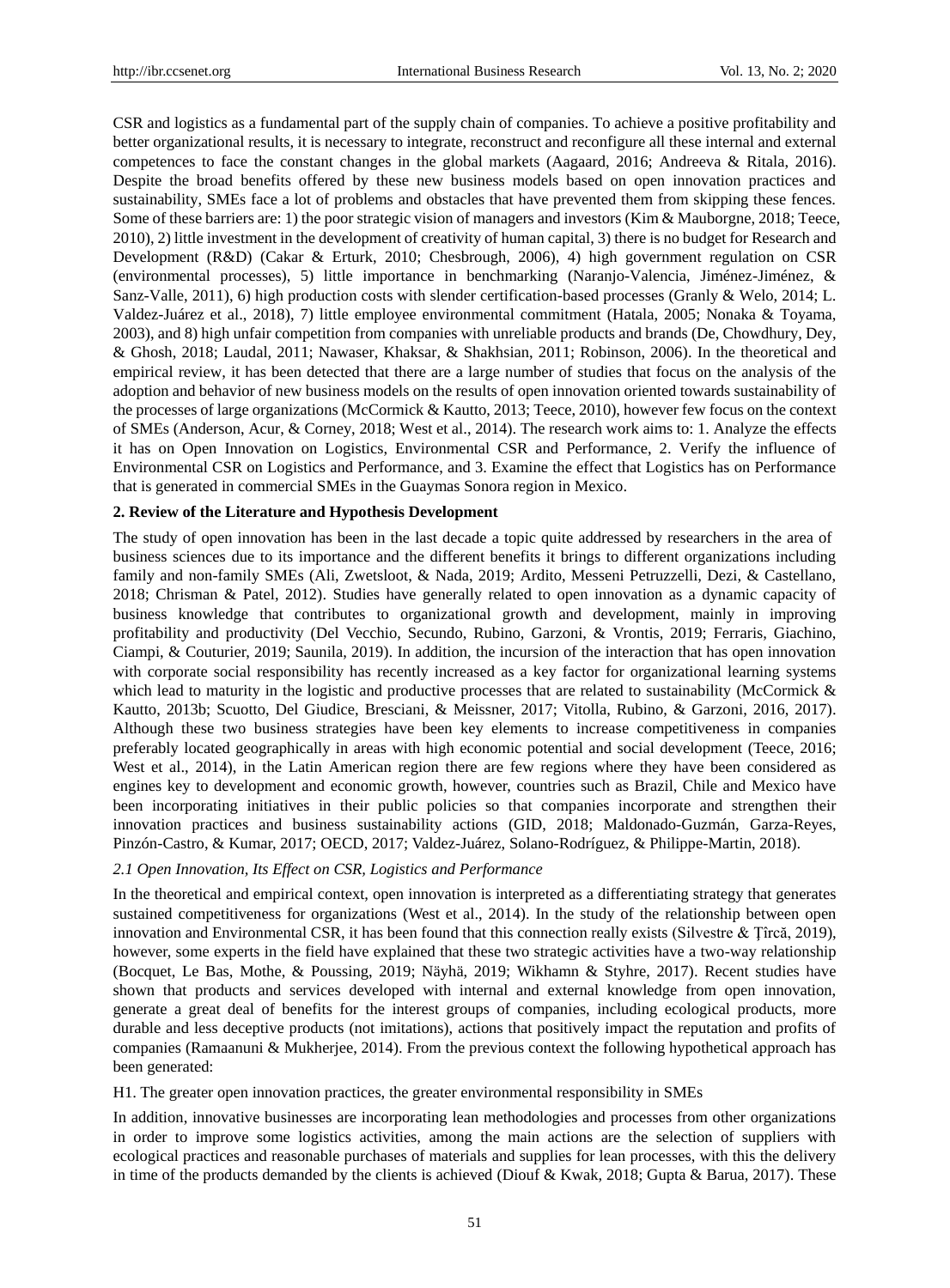actions are changing companies in businesses with green and / or ecological logistics systems, allowing their interest groups (partners, customers and suppliers) to be satisfied more convincingly, but also turning businesses into an environmentally responsible conscience (Melander, 2017; Multaharju, Lintukangas, Hallikas, & Kähkönen, 2017). From the theoretical and empirical review the following hypothesis has been developed: H2. The greater open innovation practices, the greater improve in the logistics processes of SMEs.

Traditionally, businesses have obtained economic and financial benefits from the good practices they develop in the interior, however, with the adoption and dissemination of open innovation, companies are experiencing exponential and sustainable profitability results (Tucci, Chesbrough, Piller, & West, 2016). Recent studies have shown that the combination of internal and external knowledge that companies capture and exploit is leading them towards more significant profitability results (Chesbrough, 2006; S. K. Singh, Gupta, Busso, & Kamboj, 2019). These changes are transforming human capital into intellectual capital (inventions-patents) and are generating more valuable products and creating collaborative networks abroad, same actions that are enhancing the competitiveness, performance and financial profitability of the SMEs (Agostini & Nosella, 2017; Scuotto et al., 2017). From the theoretical and empirical review the following hypothesis has been developed: H3. The greater practices of open innovation, the greater the increase performance in SMEs.

## *2.2 Environmental Corporate Social Responsibility, Its Relationship with Logistics and Profitability in Companies*

The CSR is a strategy that most organizations are adopting independently of the sector and / or the productive activity they are developing. In addition, since the explosion of the industrial revolution, the arrival of the knowledge economy and the enormous advance of new technologies, organizations are incorporating these practices into logistics processes (Jia, Zuluaga-Cardona, Bailey, & Rueda, 2018; McWilliams, Parhankangas, Coupet, Welch, & Barnum, 2016). Some of the methods and / or processes that have revolutionized the delivery of value to interest groups have been improvements in logistics as an essential part of the supply chain for companies, which plays a decisive role in satisfaction of clients and in returns for investors (Sodhi & Tang, 2018; Wolf, 2014). The theory of sustainability has argued and exposed that the companies that have a better performance and that deliver greater value to the stakeholders are the companies called green (Mebratu, 1998; Rajeev, Pati, Padhi, & Govindan, 2017; Spence, 2016). In the context of SMEs, recent studies have corroborated that this type of organizations are adopting sustainable practices for their production processes, in the selection of their suppliers, reasonable (ecological) purchases, waste management, in the service process , in the marketing of its products and implementing reverse logistics actions, with the firm purpose of fully satisfying its customers (Jia et al., 2018; Quarshie, Salmi, & Leuschner, 2016; L. Valdez-Juárez et al., 2018). In addition, these actions are leading SMEs to place themselves in new markets and are reaching more demanding consumers (Dey et al., 2018; Zhao, Meng, He, & Gu, 2019). Responsible practices focused on the sustainability of the processes in which logistics intervene under the ecological practices of business have achieved a great amount of organizational and financial benefits. Some authors in their recent research have concluded that environmental social responsibility in conjunction with sustainable logistics has allowed to improve products, improve the quality of the service that the client receives, has reduced waste in the processes and has managed to take care of its resources such as electricity and water, thereby reducing its costs and increasing its economic profitability (Dey et al., 2018; Jayanti & Rajeev Gowda, 2014; Multaharju et al., 2017). From the theoretical and empirical review, we emit the following hypothesis: H4. Logistics positively influences the increase in Performance in the SMEs. H5. Environmental Corporate Social Responsibility influences the Logistics that exist in the SMEs. H6. Environmental Corporate Social Responsibility influences the increase in Performance in the SMEs.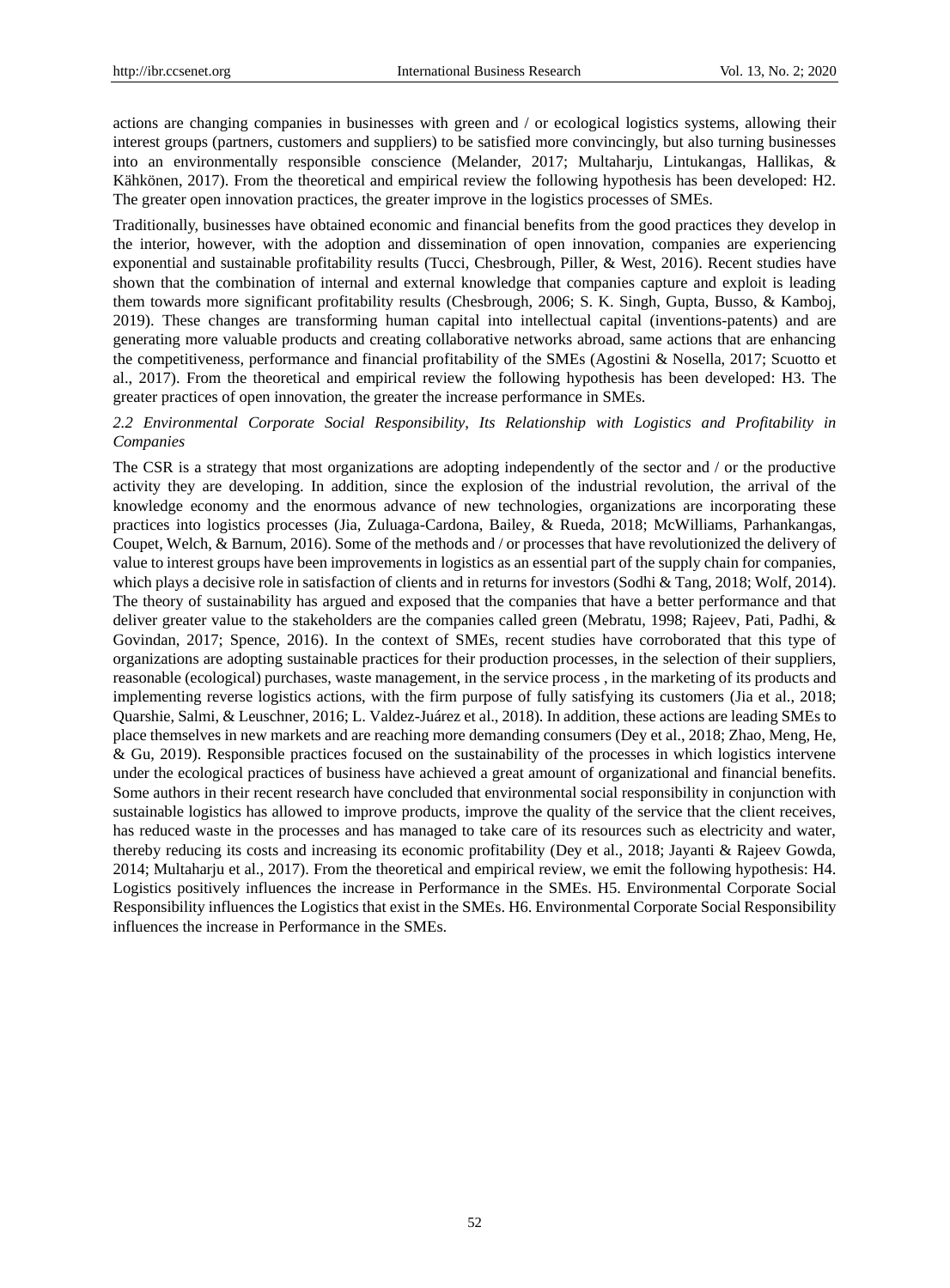

Figure 1. Theoretical model

*Note.* Figure 1 shows the 6 structured hypotheses in the proposed theoretical model.

# **3. Methodology**

The study is predictive quantitative and based on the principles of stratified sampling for finite populations. The population is formed of commercial SMEs established in the city of Guaymas Sonora in Northwestern Mexico and has been segmented according to the activity criteria. The number of companies (population) in the metropolitan region of Guaymas is 278 companies in the commercial sector, these data have been obtained from the information of the economic census provided by the National Statistical Directory of Economic Units (DENUE) of the National Institute of Statistics and Geography (INEGI, 2019). The sample size was determined to ensure that the maximum margin of error for the estimation of a proportion (relative frequency of response in a specific item of a question) was less than 0.03 points with a 95% confidence level. The technique for collecting the information was through a personal interview (questionnaire) addressed to the owner and/or manager of the SME. The field work was carried out during the months of September to November of the year 2019. Finally, a sample of 101 surveys was obtained.

## *3.1 Measurement of the Variables*

Open Innovation (OINN). For the analysis and statistical validation, this construct was measured in a first-order one-dimensional form of formative type in mode B. For its theoretical and empirical measurement, its relationship with the sustainability practices in companies was considered. The studies of Chesbrough (2006) and West et al. (2014), have been taken as a reference to develop the measurement scales of this construct. For this purpose, 5 questions were structured in the questionnaire and were provided to the SME manager to give their opinion about the importance for the company of open innovation practices in the last two years. The answer options of the questionnaire are based on a Likert-type scale of 5 points with  $1 =$  Unimportant and  $5 =$  Very Important. All questions comply with the internal consistency and validity indicators, (see table 2).

Environmental Social Responsibility (ECSR). This construct was measured in one-dimensional form of formative type in B mode. Based on the theoretical review carried out, focused on sustainability, this variable was measured taking as reference the studies developed by Mebratu (1998), McWilliams et al. (2016) and, of the study proposed by Jia et al. (2018). The variable has been measured with 4 questions formulated in a questionnaire addressed to the managers of SMEs to issue their answers related to the sustainable practices they develop inside and outside the company in the last two years. For this, a 5-point Likert scale has been used with 1  $=$  total disagreement and  $5 =$  total disagreement. All questions comply with the internal consistency and validity indicators (see table 2).

Logistics (LOG). Based on the current theories focused on sustainability and sustainable practices, a review of the literature has been carried out to define the measurement of this construct taking as reference the studies developed by Halley & Guilhon (1997) and by Chan, Qi, Chan, Lau, & Ip (2003). This variable was measured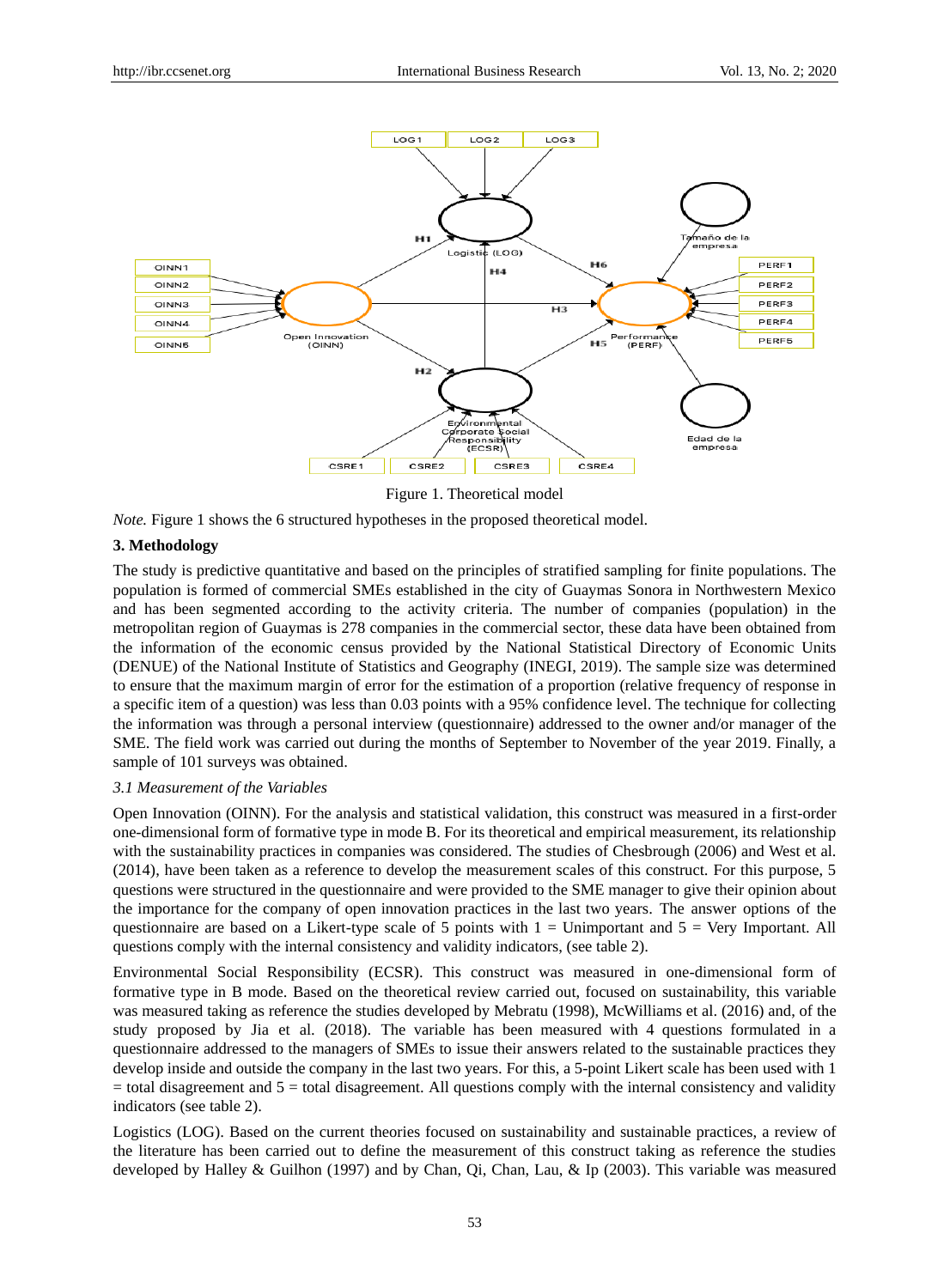with 3 questions using a Likert type scale of 5 points, with  $1 =$  Slight importance and  $5 =$  Very important. The questions were structured in a questionnaire addressed to the SME manager so that they could give their perception about the degree of importance of the logistic processes that the company has carried out in the last two years. All questions comply with the internal consistency and validity indicators (See table 2).

Performance (PERF). This construct was measured in one-dimensional form of formative type in B mode. To develop the measurement scales for this variable, the studies developed by Quinn & Rohrbaugh (2011) and by Singh, Olugu, Musa, & Mahat (2018) were taken as a reference. This variable was measured with 5 questions using a self-directed survey of the SME manager to issue their responses about Performance behavior in the last two years. A 5-point Likert scale was used for its measurement, with  $1 =$  Total disagreement and  $5 =$  Strongly agree. All questions comply with the internal consistency and validity indicators (see table 2).

# **4. Results**

#### *4.1 Measure Model*

The measurement of the formative type variables does not need to be correlated and it is assumed that they are free of error, the traditional evaluation through the reliability and validity indicators is considered not necessary for this type of constructs (Bagozzi, Yi, & Phillips, 1991). At the construct level the validation has been carried out through the validity of content (theoretical) and with the analysis of the discriminant validity (if the correlations are below the value of 0.7, the presence of discriminant exists) (Urbach & Ahlemann, 2010), see Table 1.

#### Table 1. Discriminant validity

| Construct | ECSR) | (LOG) | (OINN) | (PERF) |
|-----------|-------|-------|--------|--------|
| (ECSR)    |       |       |        |        |
| (LOG)     | 0.449 |       |        |        |
| (OINN)    | 0.486 | 0.527 |        |        |
| (PERF)    | 0.260 | 0.481 | 0.415  |        |
|           |       |       |        |        |

*Note.* Table 1 shows that the values of the correlations between the constructs are below the value of 0.7. Environmental Corporate Social Responsibility (ECSR), Logistic (LOG), Open Innovation (OINN), Performance (PERF).

Regarding the indicator level, the variables were evaluated through the bootstrapping process using a two-tailed Student's t-distribution. The indicators that have been considered to perform this test are: the level of potential multicollinearity between the indicators, the inflation factor of the variance (VIF) (less than 3.3) (Diamantopoulos & Siguaw, 2006), the valuation of the pesos and their P value (at least 95 % of significance) (Hair, Jr. , Marko Sarstedt , Christian M. Ringle, 2017), see Table 2.

| Table 2. Internal consistency of the constructs |  |
|-------------------------------------------------|--|
|-------------------------------------------------|--|

| <b>Constructs</b>        | <b>VIF</b> | Loads      | <b>Standard deviation</b> | t value |  |
|--------------------------|------------|------------|---------------------------|---------|--|
| Open Innovation          |            |            |                           |         |  |
| OINN1                    | 1.255      | $0.151**$  | 0.270                     | 0.558   |  |
| OINN <sub>2</sub>        | 1.153      | $0.560***$ | 0.191                     | 2.939   |  |
| OINN3                    | 1.911      | $0.256***$ | 0.245                     | 1.043   |  |
| OINN4                    | 1.850      | $0.147**$  | 0.216                     | 0.680   |  |
| OINN <sub>5</sub>        | 1.392      | $0.329***$ | 0.247                     | 1.332   |  |
| <b>CSR Environmental</b> |            |            |                           |         |  |
| ECSR1                    | 1.101      | $0.572***$ | 0.281                     | 2.038   |  |
| ECSR <sub>2</sub>        | 1.402      | $0.399***$ | 0.258                     | 1.546   |  |
| ECSR3                    | 1.453      | $0.161**$  | 0.239                     | 0.675   |  |
| ECSR4                    | 1.483      | $0.296***$ | 0.269                     | 1.097   |  |
| Logistics                |            |            |                           |         |  |
| LOG <sub>1</sub>         | 1.030      | $0.276***$ | 0.222                     | 1.244   |  |
| LOG <sub>2</sub>         | 1.074      | $0.461***$ | 0.341                     | 1.352   |  |
| LOG3                     | 1.044      | $0.717***$ | 0.261                     | 2.750   |  |
| Performance              |            |            |                           |         |  |
| PERF1                    | 1.098      | $0.188**$  | 0.208                     | 0.903   |  |
| PERF <sub>2</sub>        | 1.065      | $0.542***$ | 0.297                     | 1.824   |  |
| PERF3                    | 1.114      | $0.341***$ | 0.258                     | 1.320   |  |
| PERF4                    | 1.121      | $0.489***$ | 0.269                     | 1.821   |  |
| PERF5                    | 1.042      | $0.150**$  | 0.275                     | 0.544   |  |

*Note.* Table 2 shows the results of the analysis of the value of the VIF, the weights, the standard deviation and the value of T Student.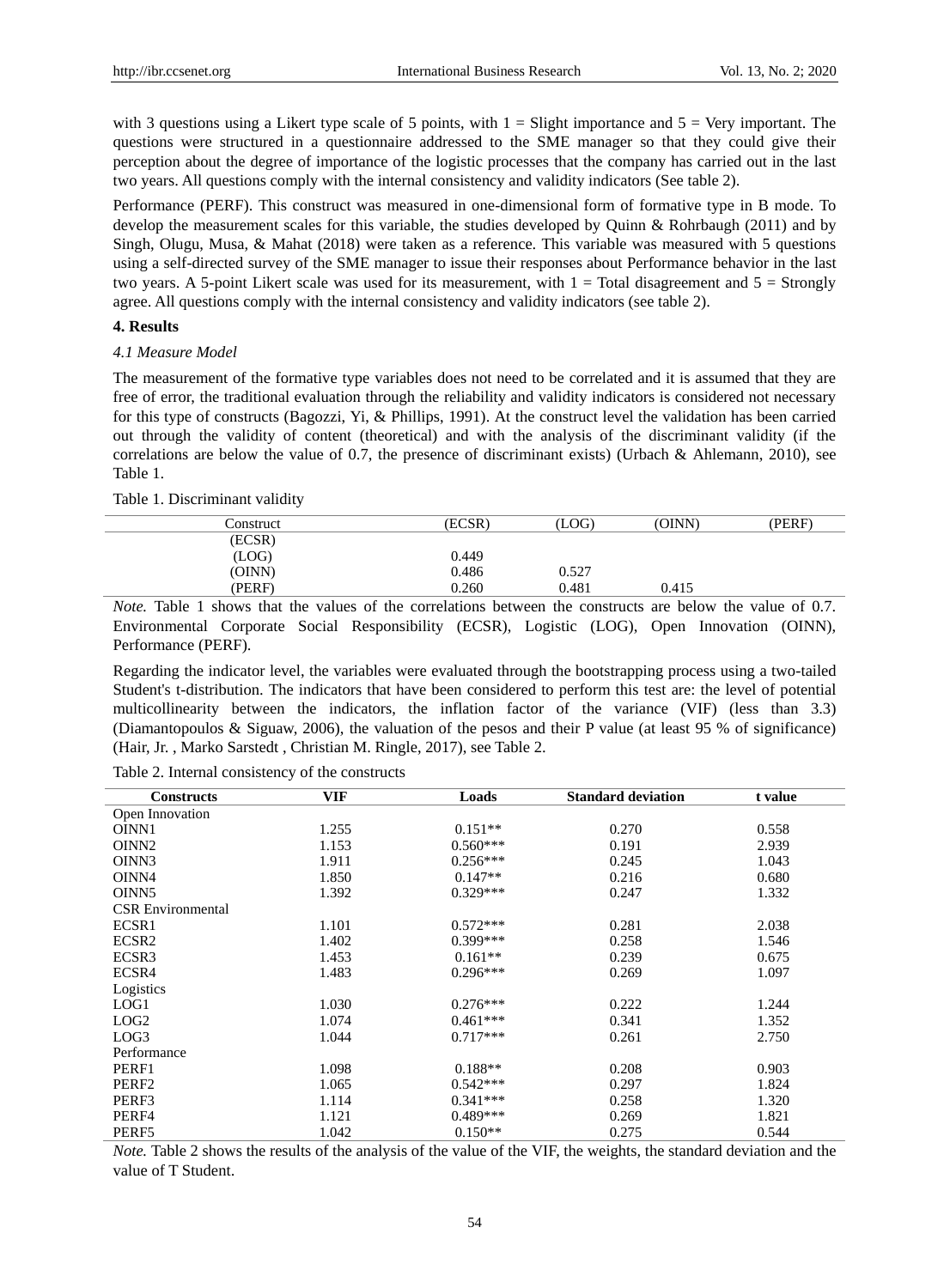## *4.2 Structural Model*

The statistical technique of structural equations based on variance was used to validate and / or verify the hypotheses raised in this investigation through SmartPLS version 3.2.8 Professional. The use of this technique with the support of this software is appropriate in predictive, exploratory and confirmatory research (Henseler, Hubona, & Ray, 2016). Table 3 shows the results of the β coefficient, the degree of significance (p value), the importance of the distribution of the values using Student's t and standard deviation. To test the hypothesis, the bootstrapping procedure was used with 5,000 sub-samples as recommended Chin (1998).

Table 3. Hypothesis test results

| <b>Hypothesis</b>              | <b>Beta coefficient</b> | <b>Standard deviation</b> | t statistics | <b>P</b> Values | <b>F</b> Squared | <b>Explained</b> | <b>Result</b> |
|--------------------------------|-------------------------|---------------------------|--------------|-----------------|------------------|------------------|---------------|
|                                |                         |                           |              |                 |                  | <b>Variance</b>  |               |
| $H1$ . INNA $\rightarrow$ LOG  | $0.404***$              | 0.128                     | 3.147        | 0.001           | 0.185            | 21.29%           | Confirmed     |
| $H2$ . INNA $\rightarrow$ RSCA | $0.486***$              | 0.071                     | 6.807        | 0.000           | 0.310            | 23.62%           | Confirmed     |
| $H3.$ INNA $\rightarrow$ PERF  | 0.210                   | 0.201                     | 1.046        | 0.148           | 0.055            | 8.72%            | Rejected      |
| $H4. RSCA \rightarrow LOG$     | $0.252*$                | 0.158                     | 1.598        | 0.055           | 0.072            | 11.31%           | Confirmed     |
| $H5. RSCA \rightarrow PERF$    | 0.008                   | 0.163                     | 0.050        | 0.480           | 0.006            | 0.00%            | Rejected      |
| $H6.$ LOG $\rightarrow$ PERF   | $0.330*$                | 0.238                     | 1.386        | 0.083           | 0.005            | 8.58%            | Confirmed     |

*Note*. The table shows the results of the hypotheses (beta value), the t value, the standard deviation and the effect size of the predictive model through the test of  $F^2$ , in addition, the levels of significance are shown according to the values of: \*, \*\*, \*\*\*, 10% to 5% and 1% respectively.

Table 3 shows the results of the hypotheses tested in the analysis model that was performed with the system of structural equations through Partial Least Square (PLS). We find empirical support for the structured hypotheses in the model (H1, H2, H4 and H6). The hypothesis results show positive and significant effects at 99% and 90%. Additionally, two variables of control of the age of the company and the size of the company have been introduced to the proposed model. The results indicate that the age of the company has a significant influence on the performance in the SME according to the values of ( $\beta = 0.200$  \*\*), contrary to the age of the company according to the value of  $(\beta = 0.013)$  respectively.

To evaluate the adjustment of the proposed model with SEM techniques that are based on variance through PLS, we consider: 1) the value of the trajectory coefficients, 2) the analysis of  $(R^2)$  and 3) the values of  $(F^2)$  which are significant individual measures to explain the predictability of the structural model (Chin & Dibbern, 2010). Our strongest model coefficients are from 0.486\*\*\*, 402\*\*\*, 0.330\* and 0.252\*. For the analysis of the prediction quality of the model, the values of  $(R^2)$ , have been analyzed, the results 0.312 of the Logistics variable, 0.229 for the RSCA variable and 0.271 of the Performance show a strong effect with approximate values of 0.25 and very close to the value of 0.36 as recommended (Hair, Jr., Sarstedt, & Ringle, 2017). The value  $(F^2)$  is measured according to the values of 0.02, 0.15 and 0.35 these indicate weak, medium or large effect (Ringle, Wende, & Becker, 2017). The analysis of  $F^2$ , shows the results of the key relationships of the model with values of 0.310, 0.185, 0.072 and 0.055. The statistical test  $Q^2$  (cross-validated redundancy index) is used to evaluate and test the predictive relevance of endogenous constructs in a model. The model was evaluated through the blindfolding technique (Ringle et al., 2017). Our values are 0.102 for the LOG, 0.090 for the RSCA and 0.058 for the PERF. Values greater than (0) show a remarkable predictive quality, thereby demonstrating the existence of a remarkable explanatory quality of the model (Chin, 1998; Hair, Hult, Ringle, Sarstedt, & Thiele, 2017). To explain more accurately the predictive effect, we have added a goodness of fit test. When the standardized value of the residual quadratic mean (SRMR) is in a range (<0.08-0.1), there is an acceptable adjustment (Schuberth, Henseler, & Dijkstra, 2018). Our result of 0.080 confirms that the proposed model has an acceptable predictive quality and that the empirical results are consistent with the theory.

## **5. Discussion and Conclusion**

In the context of SMEs under a cataloged economy in development and with internal and external political difficulties, in this section the main conclusions and discussions of the results of the study are issued. Our arguments are with a perspective based on the theory of dynamic capabilities and the theory of sustainability. The result is more strongly focused on H2, this relationship is given by open innovation and corporate social environmental responsibility. In this same direction, we find that H1 has a strong effect on logistics processes in SMEs. These findings allow us to state that organizations with innovative capabilities that collect information and knowledge from both the interior (management advice, employee experience, repositories information and training) and from abroad (training, consultant advice, support from universities and research centers), they are exploiting it to the fullest and they are also using their resources in ecological actions within their logistics processes (Brink, 2018; Teece, 2010, 2016). These higher-level strategies make them companies with sustainable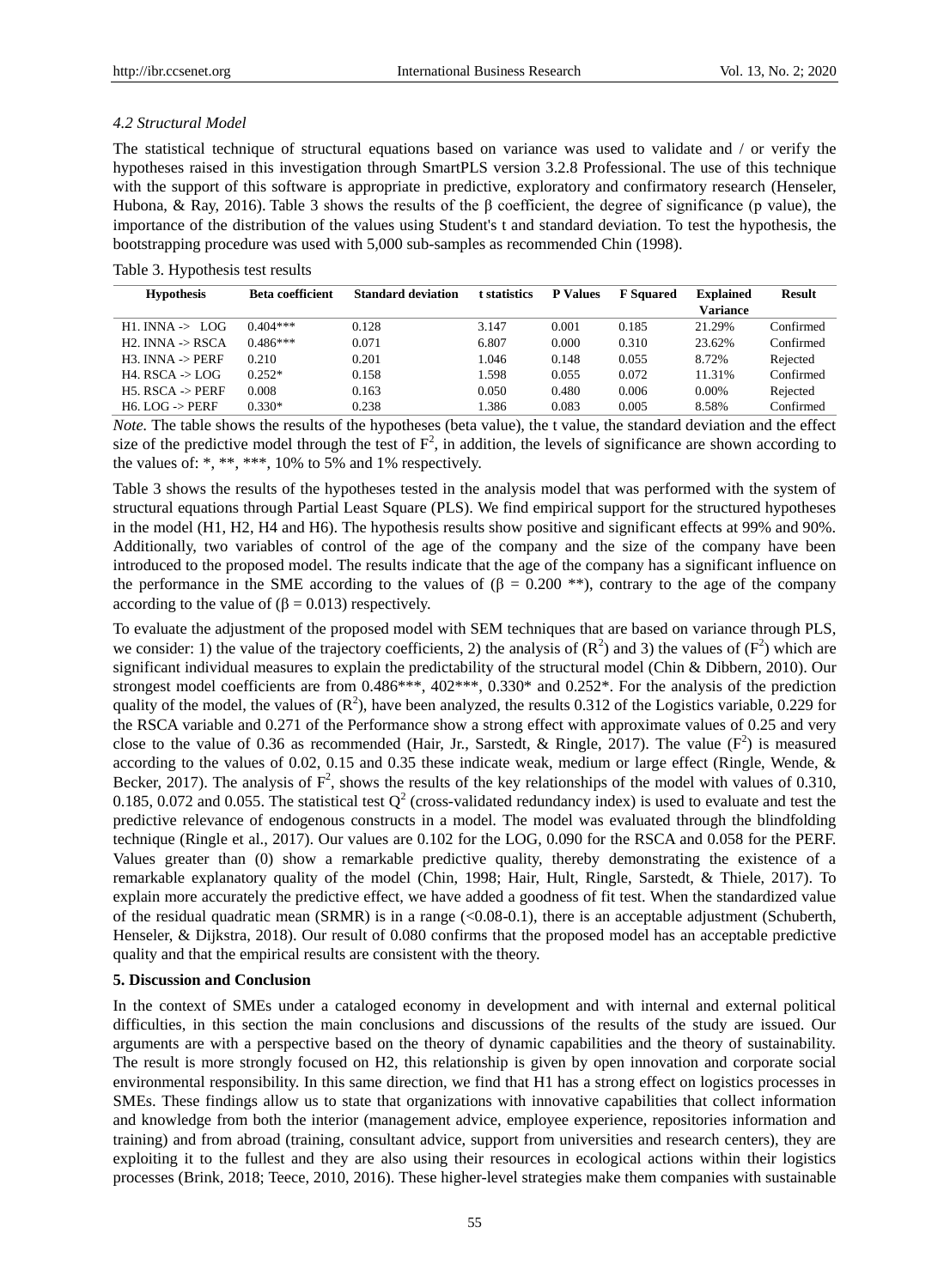and increasingly competitive business approaches and models (Mention, 2011; Mishra, 2017; West et al., 2014). These findings are aligned with the theory of Dynamic Capabilities, with the theory of Sustainability and with most of the empirical studies analyzed (Andreeva & Ritala, 2016; Carter & Rogers, 2008a; Hahn & Kühnen, 2013; Teece, 2007). In this same aspect, but with a force of lesser magnitude, we find that the H4 shows that the RSCA has a significant effect on the logistics processes of the SME. These results obey and are related to the innovative and sustainable practices that are being carried out by this type of companies, which are focused on the adoption of ecological actions, saving of consumables, reasonable selection of suppliers and the conscientious purchases that lead finished. In addition, these types of companies are increasingly aware of the maximization of benefits through the reduction of costs such as energy and other inputs used in their logistics processes. These findings have presented a very similar behavior with the theory of Dynamic Capabilities and Sustainability (Ahi & Searcy, 2013; Andreeva & Ritala, 2016; Carter & Rogers, 2008b; McWilliams et al., 2016). Another significant result and with similar strength to the previous hypothesis was the H6, which represents the effect that Logistics has on the Performance of the SME. These findings inform us that these types of companies are obtaining some financial results, but not enough, this may be caused by good practices based on sustainable logistics processes, results that align with the theory of sustainability and empirical studies focused on sustainable and / or green businesses (Hannes, Christian, Christoph, & Michael, 2014; Kalmykova, Sadagopan, & Rosado, 2018; Multaharju et al., 2017). However, we do not find empirical support for H3 and H5, this leads us to infer that open innovation and Environmental CSR directly are not having a significant effect on Performance. Although SMEs are adopting new business models and leveraging their resources and taking their capabilities to a higher level such as open innovation and environmental actions, they are not benefiting significantly from this type of strategies (Anderson et al., 2018; Teece, 2007, 2010). The study has generated some implications that allow SMEs to visualize their path to sustained competitiveness: 1) it is important that SME managers continue to adopt new business models focused on sustainability practices and green logistics processes (Melander, 2017; Teece, 2010), 2) business owners should bet on the certification of their processes in matters of sustainability and CSR, such as the adoption of ISO 14000 and 26000 (Granly & Welo, 2014; Moratis & Cochius, 2017), 3) it is convenient that the managers of SMEs build a department focused on research, development and innovation  $(R + D + I)$ , 4) the practices of open innovation that are developed in the SME, should be focused and directed towards internal processes, improvement of products and services in order to obtain greater customer satisfaction results, greater sales and increased profits (Usman & Vanhaverbeke, 2017; West et al., 2014), and 5) it is recommended that SMEs, perform benchmarking with greater intensity and form strategic alliances with higher level companies and with other institutions of technological, financial and innovation support (Carayannis, Barth, & Campbell, 2012; Carayannis & Samanta Roy, 2000). Some of the limitations generated in the investigation are: 1) the responses of managers are subjective opinions and may incur bias and / or convenience, 2) measurement scales were constructed and measured in a one-dimensional way, in the future they can be considered in multidimensional form, and 3) the statistical technique used was based on variance, in future analyzes statistical analyzes that focus on covariance can be considered. Finally, given the importance of open innovation and the issue of sustainability in the context of SMEs, it is convenient to continue with the analysis of the behavior of these variables and, at the same time, incorporate new variables that help strengthen future research. Some variables that can be contemplated are circular economy and bio economy.

#### **References**

- Aagaard, A. (2016). *Sustainable Business.* River Publishers. Retrieved from https://books.google.com.mx/books?id=ExvkDAAAQBAJ
- Abrahamson, E. (1991). Managerial Fads and Fashions: The Diffusion and Rejection of Innovations. *Academy of Management Review*, *16*(3), 586-612. https://doi.org/10.5465/amr.1991.4279484
- Agostini, L., & Nosella, A. (2017). Enhancing radical innovation performance through intellectual capital components. *Journal of Intellectual Capital*, *18*(4), 789-806. https://doi.org/10.1108/JIC-10-2016-0103
- Ahi, P., & Searcy, C. (2013). A comparative literature analysis of definitions for green and sustainable supply chain management. *Journal of Cleaner Production*, *52*, 329-341. https://doi.org/10.1016/j.jclepro.2013.02.018
- Ali, Z., Zwetsloot, I. M., & Nada, N. (2019). An empirical study to explore the interplay of Managerial and Operational capabilities to infuse organizational innovation in SMEs. *Procedia Computer Science*, *158*, 260-269. https://doi.org/10.1016/j.procs.2019.09.050
- Anderson, R. W., Acur, N., & Corney, J. (2018). How do SMEs Use Open Innovation When Developing New Business Models? In *Researching Open Innovation in SMEs* (pp. 179-209). WORLD SCIENTIFIC.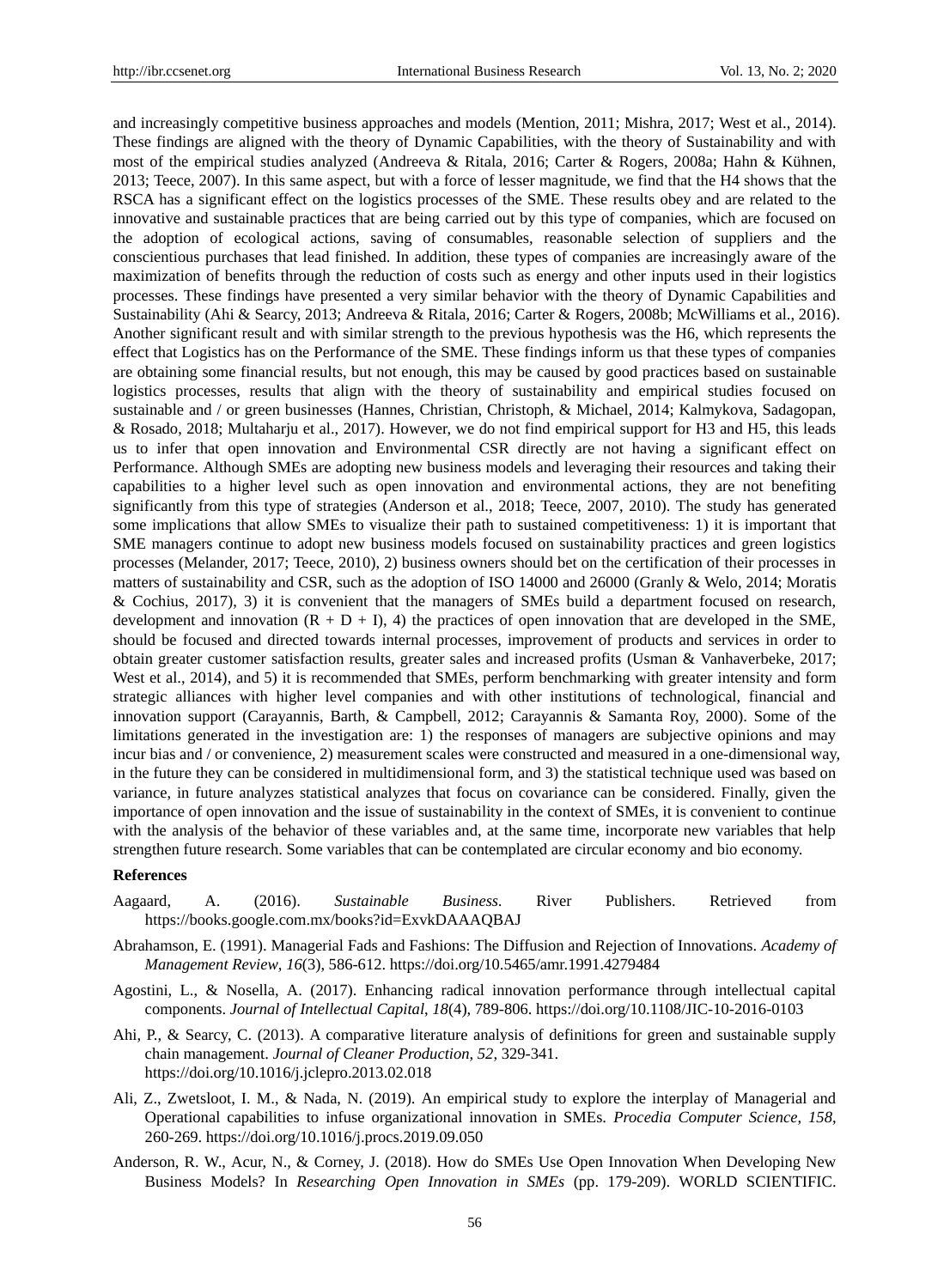https://doi.org/10.1142/9789813230972\_0006

- Andreeva, T., & Ritala, P. (2016). What are the sources of capability dynamism? Reconceptualizing dynamic capabilities from the perspective of organizational change. *Baltic Journal of Management*, *11*(3), 238-259. https://doi.org/10.1108/BJM-02-2015-0049
- Ardito, L., Messeni Petruzzelli, A., Dezi, L., & Castellano, S. (2018). The influence of inbound open innovation on ambidexterity performance: Does it pay to source knowledge from supply chain stakeholders? *Journal of Business Research*. https://doi.org/10.1016/j.jbusres.2018.12.043
- Bagozzi, R. P., Yi, Y., & Phillips, L. W. (1991). Assessing Construct Validity in Organizational Research. *Administrative Science Quarterly*, *36*(3), 421. https://doi.org/10.2307/2393203
- Bocquet, R., Le Bas, C., Mothe, C., & Poussing, N. (2019). Strategic CSR for innovation in SMEs: Does diversity matter? *Long Range Planning*, *52*(6). https://doi.org/10.1016/j.lrp.2019.101913
- Brink, T. (2018). Organising of dynamic proximities enables robustness, innovation and growth: The longitudinal case of small and medium-sized enterprises (SMEs) in food producing firm networks. *Industrial Marketing Management*. https://doi.org/10.1016/J.INDMARMAN.2018.04.005
- Cakar, N. D., & Erturk, A. (2010). Comparing Innovation Capability of Small and Medium-Sized Enterprises : Examining the Effects of Organizational Culture. *Journal of Small Business Management*, *48*(3), 325-359.
- Carayannis, E. G., Barth, T. D., & Campbell, D. F. (2012). The Quintuple Helix innovation model: global warming as a challenge and driver for innovation. *Journal of Innovation and Entrepreneurship*, *1*(1), 2. https://doi.org/10.1186/2192-5372-1-2
- Carayannis, E. G., & Samanta Roy, R. I. (2000). Davids vs Goliaths in the small satellite industry:: the role of technological innovation dynamics in firm competitiveness. *Technovation*, *20*(6), 287-297. https://doi.org/10.1016/S0166-4972(99)00137-6
- Carter, C. R., & Rogers, D. S. (2008a). A framework of sustainable supply chain management: moving toward new theory. *International Journal of Physical Distribution & Logistics Management*, *38*(5), 360-387. https://doi.org/10.1108/09600030810882816
- Carter, C. R., & Rogers, D. S. (2008b). A framework of sustainable supply chain management: moving toward new theory. *International Journal of Physical Distribution & Logistics Management*, *38*(5), 360-387. https://doi.org/10.1108/09600030810882816
- Chan, F. T. S., Qi, H. J., Chan, H. K., Lau, H. C. W., & Ip, R. W. L. (2003). A conceptual model of performance measurement for supply chains. *Management Decision*, *41*(7), 635-642. https://doi.org/10.1108/00251740310495568
- Chesbrough, H. W. (2006). *Open Innovation: The New Imperative for Creating and Profiting from Technology*. Harvard Business School Press. Retrieved from https://books.google.com.mx/books?id=OeLIH89YiMcC
- Chin, W. W. (1998). Issues and Opinion on Structural Equation Modeling. *MIS Quarterly*, *22*(1), 1.
- Chin, W. W., & Dibbern, J. (2010). *Handbook of Partial Least Squares*. *Handbook of Partial Least Squares*. https://doi.org/10.1007/978-3-540-32827-8
- Chrisman, J. J., & Patel, P. C. (2012). Variations in R&D investments of family and nonfamily firms: Behavioral agency and myopic loss aversion perspectives. *Academy of Management Journal*. https://doi.org/10.5465/amj.2011.0211
- Crossan, M. M., & Apaydin, M. (2010). A Multi-Dimensional Framework of Organizational Innovation: A Systematic Review of the Literature. *Journal of Management Studies*, *47*(6), 1154-1191. https://doi.org/10.1111/j.1467-6486.2009.00880.x
- De, D., Chowdhury, S., Dey, P. K., & Ghosh, S. K. (2018). Impact of Lean and Sustainability Oriented Innovation on Sustainability Performance of Small and Medium Sized Enterprises: A Data Envelopment Analysis-based framework. *International Journal of Production Economics*. https://doi.org/10.1016/J.IJPE.2018.07.003
- Del Vecchio, P., Secundo, G., Rubino, M., Garzoni, A., & Vrontis, D. (2019). Open innovation in family firms: empirical evidence about internal and external knowledge flows. *Business Process Management Journal*. https://doi.org/10.1108/BPMJ-03-2019-0142
- Dey, P. K., Petridis, N. E., Petridis, K., Malesios, C., Nixon, J. D., & Ghosh, S. K. (2018). Environmental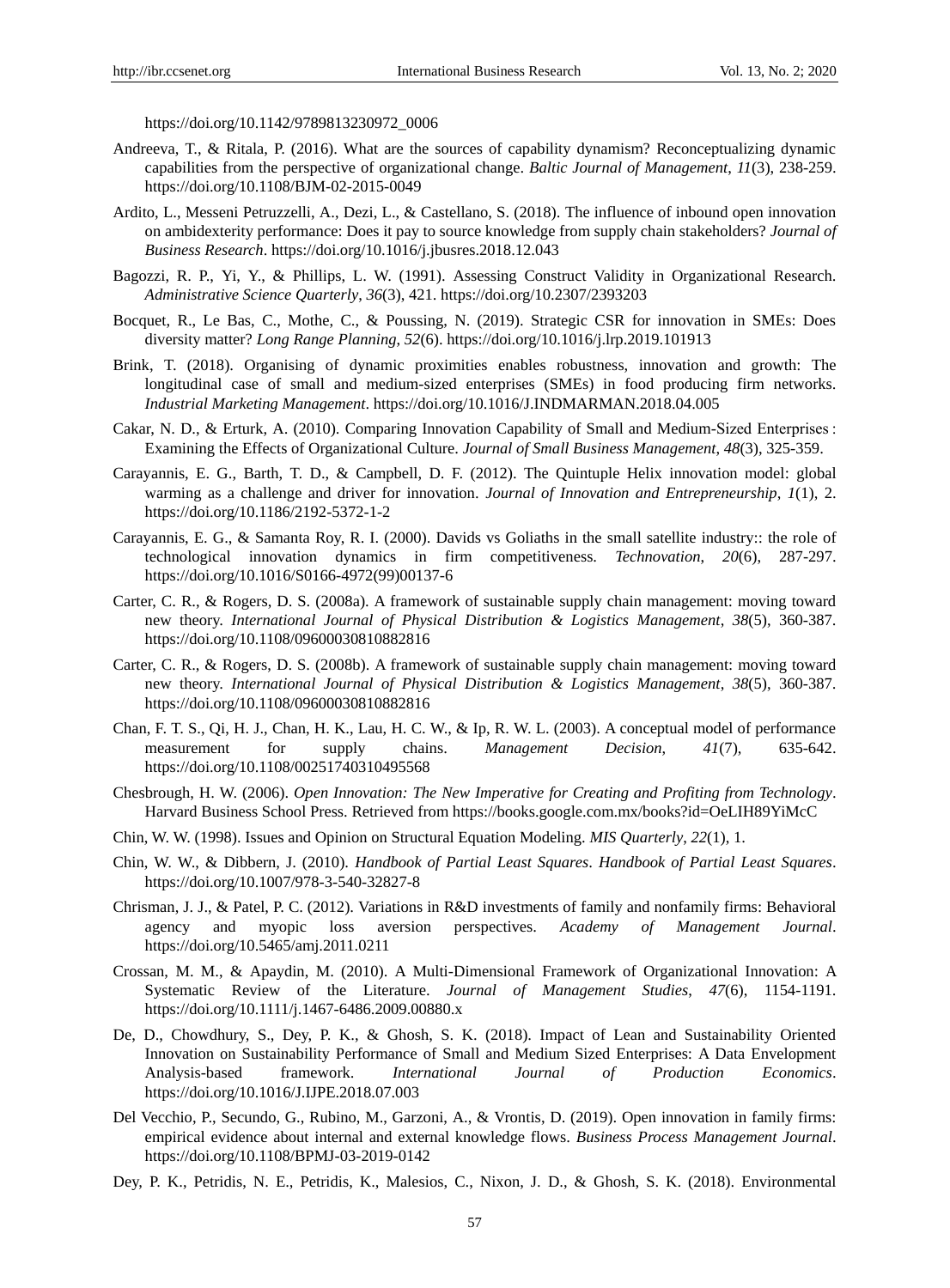management and corporate social responsibility practices of small and medium-sized enterprises. *Journal of Cleaner Production*, *195*, 687-702. https://doi.org/10.1016/J.JCLEPRO.2018.05.201

- Diamantopoulos, A., & Siguaw, J. A. (2006). Formative versus reflective indicators in organizational measure development: A comparison and empirical illustration. *British Journal of Management*, *17*(4), 263-282. https://doi.org/10.1111/j.1467-8551.2006.00500.x
- Diouf, M., & Kwak, C. (2018). Fuzzy AHP, DEA, and Managerial Analysis for Supplier Selection and Development; From the Perspective of Open Innovation. *Sustainability*, *10*(10), 3779. https://doi.org/10.3390/su10103779
- Drucker, P. (2014). *Innovation and entrepreneurship : practice and principles*. Retrieved from https://books.google.com.mx/books?id=NyqDBAAAQBAJ&dq=entrepreneur+concepts,+Drucker+&lr=&h l=es&source=gbs\_navlinks\_s
- Eikelenboom, M., & de Jong, G. (2019). The impact of dynamic capabilities on the sustainability performance of SMEs. *Journal of Cleaner Production*, *235*, 1360-1370. https://doi.org/10.1016/J.JCLEPRO.2019.07.013
- Ferraris, A., Giachino, C., Ciampi, F., & Couturier, J. (2019). R&D internationalization in medium-sized firms: The moderating role of knowledge management in enhancing innovation performances. *Journal of Business Research*. https://doi.org/10.1016/j.jbusres.2019.11.003
- Forkmann, S., Henneberg, S. C., Naudé, P., & Mitrega, M. (2016). Supplier relationship management capability: a qualification and extension. *Industrial Marketing Management*, *57*, 185-200. https://doi.org/10.1016/J.INDMARMAN.2016.02.003
- GID. (2018). Global Innovation Index. Energizing the World with Innovation. Retrieved February 25, 2019, from https://www.globalinnovationindex.org/gii-2018-report
- Granly, B. M., & Welo, T. (2014). EMS and sustainability: experiences with ISO 14001 and Eco-Lighthouse in Norwegian metal processing SMEs. *Journal of Cleaner Production*, *64*, 194-204. https://doi.org/10.1016/J.JCLEPRO.2013.08.007
- Gupta, H., & Barua, M. K. (2017). Supplier selection among SMEs on the basis of their green innovation ability using BWM and fuzzy TOPSIS. *Journal of Cleaner Production*, *152*, 242-258. https://doi.org/10.1016/j.jclepro.2017.03.125
- Hahn, R., & Kühnen, M. (2013). Determinants of sustainability reporting: A review of results, trends, theory, and opportunities in an expanding field of research. *Journal of Cleaner Production*, *59*, 5-21. https://doi.org/10.1016/j.jclepro.2013.07.005
- Hair, J. F., Hult, G. T. M., Ringle, C. M., Sarstedt, M., & Thiele, K. O. (2017). Mirror, mirror on the wall: a comparative evaluation of composite-based structural equation modeling methods. *Journal of the Academy of Marketing Science*, *45*(5), 616-632. https://doi.org/10.1007/s11747-017-0517-x
- Halley, A., & Guilhon, A. (1997, November 1). Logistics behaviour of small enterprises: Performance, strategy and definition. *International Journal of Physical Distribution & Logistics Management*. https://doi.org/10.1108/09600039710182644
- Hannes, H., Christian, B., Christoph, B., & Michael, H. (2014). Sustainability-Related Supply Chain Risks: Conceptualization and Management. *Business Strategy and the Environment*, *23*(3), 160-172. https://doi.org/10.1002/bse.1778
- Hatala, J. P. (2005). Identifying Barriers to Self Employment: The Development and Validation of the Barriers to Entrepreneurship Success Tool. *Performance Improvement*, *18*(4), 50-70. https://doi.org/10.1111/j.1937-8327.2005.tb00350.x
- Henseler, J., Hubona, G., & Ray, P. A. (2016). Using PLS path modeling in new technology research: updated guidelines. *Industrial Management & Data Systems*, *116*(1), 2-20. https://doi.org/10.1108/IMDS-09-2015-0382
- INEGI. (2018). *Economic Census, summary of the final results.* Mexico. Retrieved from http://internet.contenidos.inegi.org.mx/contenidos/productos/prod\_serv/contenidos/espanol/bvinegi/product os/nueva\_estruc/promo/frrdf\_ce2014.pdf
- Jayanti, R. K., & Rajeev, G. M. V. (2014). Sustainability dilemmas in emerging economies. *IIMB Management Review*, *26*(2), 130-142. https://doi.org/10.1016/j.iimb.2014.03.004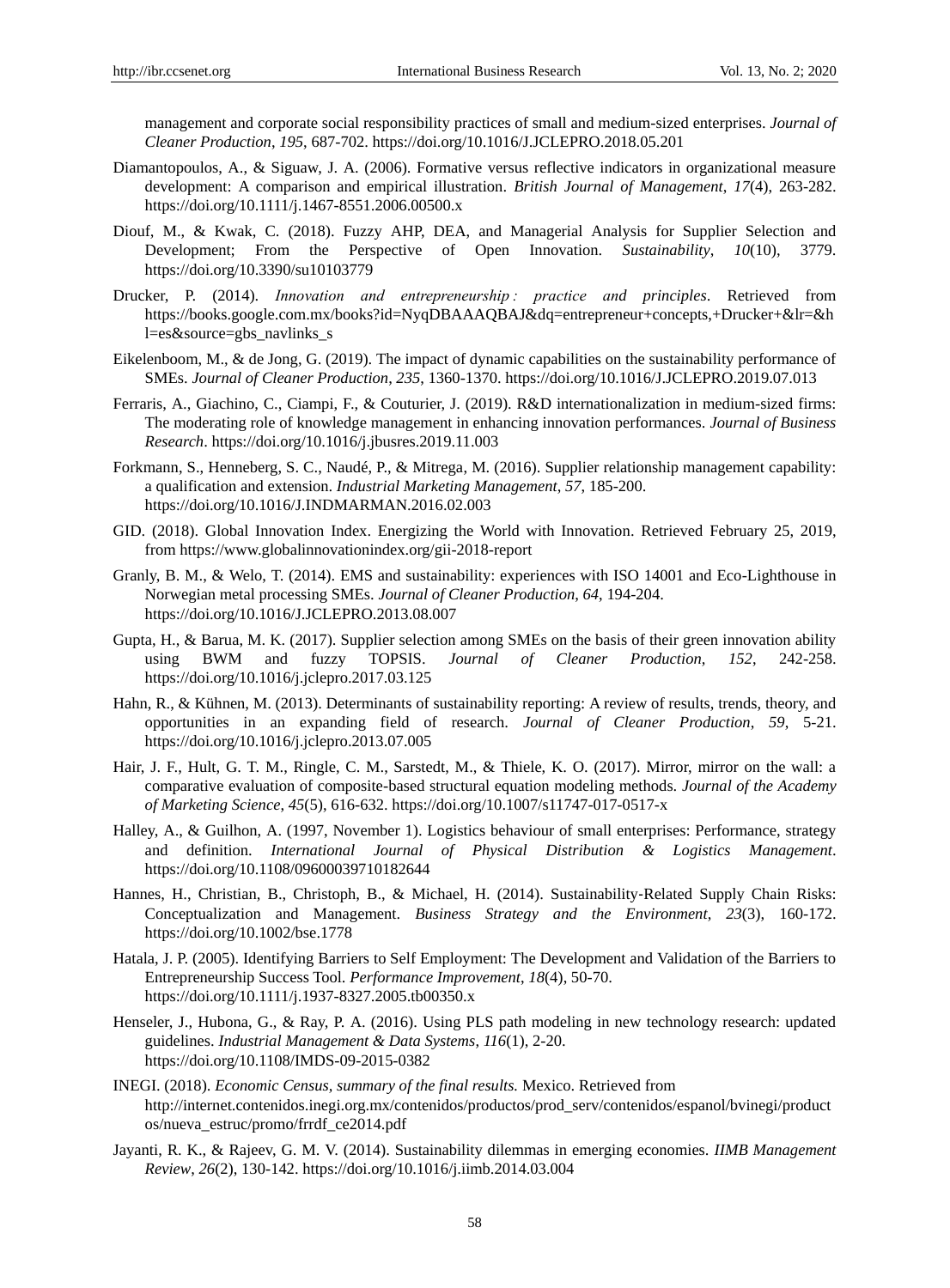- Jia, F., Zuluaga-Cardona, L., Bailey, A., & Rueda, X. (2018). Sustainable supply chain management in developing countries: An analysis of the literature. *Journal of Cleaner Production*, *189*, 263-278. https://doi.org/10.1016/j.jclepro.2018.03.248
- Joseph, F., Hair, J., Marko, S., Christian, M., & Ringle, S. P. G. (2017). *Advanced Issues in Partial Least Squares Structural Equation Modeling - Joseph F. Hair, Jr., Marko Sarstedt, Christian M. Ringle, Siegfried P. Gudergan - Google Libros*. (SAGE, Ed.). Retrieved from https://books.google.com.mx/books?id=-f1rDgAAQBAJ&dq=CM+Ringle,+Wende,+2018+using+of+SEM +Smartpls+&lr=&hl=es&source=gbs\_navlinks\_s
- Kalmykova, Y., Sadagopan, M., & Rosado, L. (2018). Circular economy From review of theories and practices to development of implementation tools. *Resources, Conservation and Recycling*, *135*, 190-201. https://doi.org/10.1016/j.resconrec.2017.10.034
- Kim, W. C., & Mauborgne, R. (2018). *Océano Azul, Océano Rojo*. Retrieved from https://books.google.com.mx/books?id=mVJLDwAAQBAJ&dq=que+son+los+oceanos+rojos&hl=es&sour ce=gbs\_navlinks\_s
- Laudal, T. (2011). Drivers and barriers of CSR and the size and internationalization of firms. *Social Responsibility Journal*, *7*(2), 234-256. https://doi.org/10.1108/17471111111141512
- Maldonado-Guzmán, G., Garza-Reyes, J. A., Pinzón-Castro, S. Y., & Kumar, V. (2017). Barriers to innovation in service SMEs: Evidence from Mexico. *Industrial Management and Data Systems*, *117*(8), 1669-1686. https://doi.org/10.1108/IMDS-08-2016-0339
- McCormick, K., & Kautto, N. (2013). The Bioeconomy in Europe: An Overview. *Sustainability*, *5*(6), 2589-2608. https://doi.org/10.3390/su5062589
- McWilliams, A., Parhankangas, A., Coupet, J., Welch, E., & Barnum, D. T. (2016). Strategic Decision Making for the Triple Bottom Line. *Business Strategy and the Environment*, *25*(3), 193-204. https://doi.org/10.1002/bse.1867
- Mebratu, D. (1998). Sustainability and sustainable development: Historical and conceptual review. *Environmental Impact Assessment Review*, *18*(6), 493-520. https://doi.org/10.1016/S0195-9255(98)00019-5
- Melander, L. (2017). Achieving Sustainable Development by Collaborating in Green Product Innovation. *Business Strategy and the Environment*, *26*(8), 1095-1109. https://doi.org/10.1002/bse.1970
- Mention, A. L. (2011). Co-operation and co-opetition as open innovation practices in the service sector: Which influence on innovation novelty? *Technovation*, *31*(1), 44-53. https://doi.org/10.1016/J.TECHNOVATION.2010.08.002
- Mishra, D. R. (2017). Post-innovation CSR Performance and Firm Value. *Journal of Business Ethics*, *140*(2), 285-306. https://doi.org/10.1007/s10551-015-2676-3
- Moratis, L., & Cochius, T. (2017). *ISO 26000: The Business Guide to the New Standard on Social Responsibility*. Taylor & Francis. Retrieved from https://books.google.com.mx/books?id=2qk0DwAAQBAJ
- Multaharju, S., Lintukangas, K., Hallikas, J., & Kähkönen, A. K. (2017). Sustainability-related risk management in buying logistics services. *The International Journal of Logistics Management*, *28*(4), 1351-1367. https://doi.org/10.1108/IJLM-05-2016-0134
- Naranjo-Valencia, J. C., Jiménez-Jiménez, D., & Sanz-Valle, R. (2011). Innovation or imitation? The role of organizational culture. *Management Decision*, *49*(1), 55-72. https://doi.org/10.1108/00251741111094437
- Nawaser, K., Khaksar, S. M. S., & Shakhsian, F. (2011). Motivational and Legal Barriers of Entrepreneurship Development. *International Journal of Business and Management*, *6*(11), 112-118. https://doi.org/10.5539/ijbm.v6n11p112
- Näyhä, A. (2019). Finnish forest-based companies in transition to the circular bioeconomy drivers, organizational resources and innovations. *Forest Policy and Economics*. https://doi.org/10.1016/j.forpol.2019.05.022
- Nonaka, I., & Toyama, R. (2003). The knowledge-creating theory revisited: knowledge creation as a synthesizing process. *Knowledge Management Research & Practice*, *1*(1), 2-10. https://doi.org/10.1057/palgrave.kmrp.8500001
- OECD. (2017). *Organisation for Economic Co-operation and Development. Small, medium, strong. Trends in*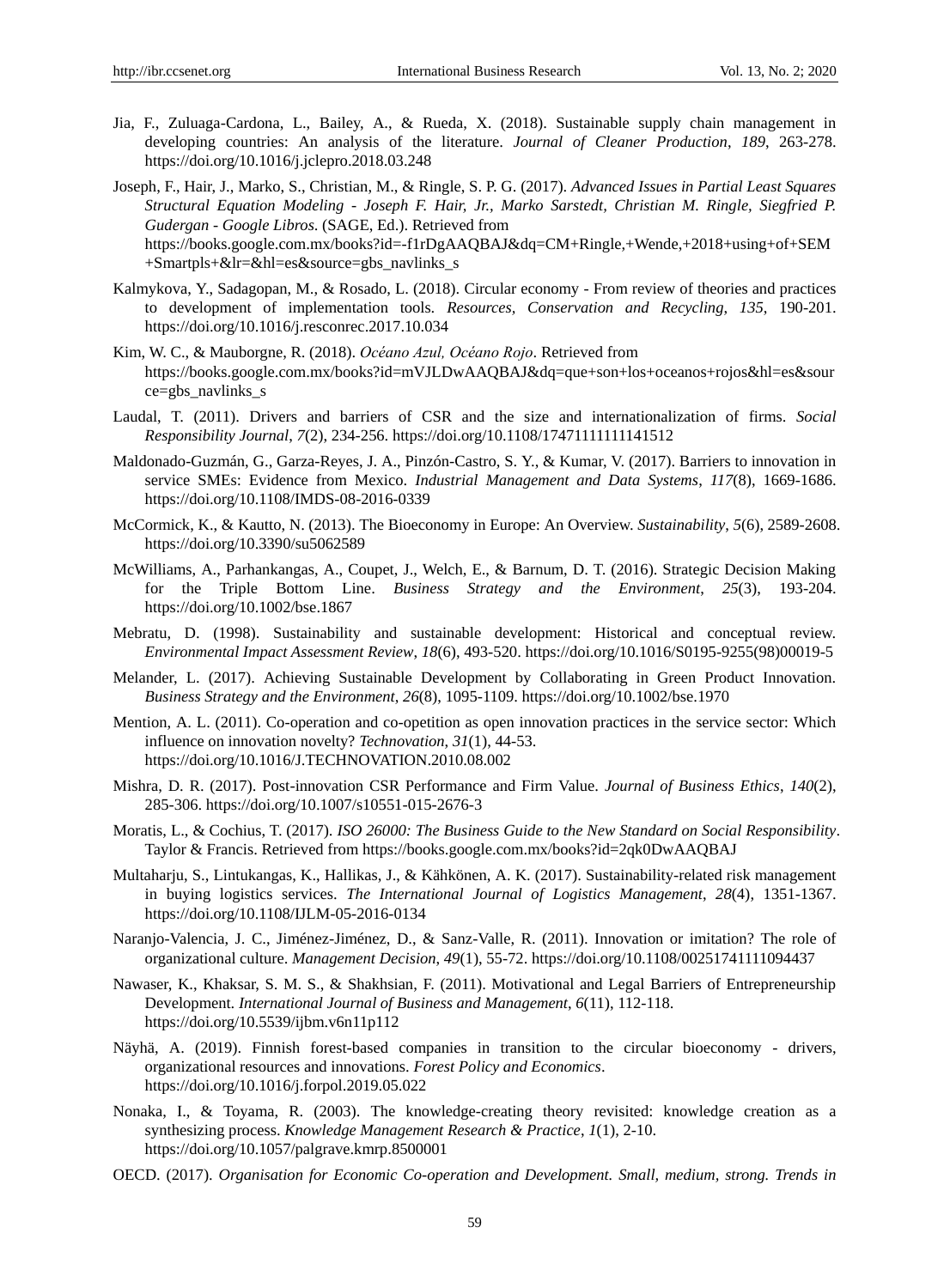*SME performance and business conditions.* Retrieved from

https://books.google.es/books?id=OKpmtAEACAAJ&dq=OECD,+development+economics+employee+in +the+SMEs+2017&hl=es&sa=X&ved=0ahUKEwjy1YTXov3aAhVE6xQKHYrTCM0Q6AEITzAF

- Quarshie, A. M., Salmi, A., & Leuschner, R. (2016). Sustainability and corporate social responsibility in supply chains: The state of research in supply chain management and business ethics journals. *Journal of Purchasing and Supply Management*, *22*(2), 82-97. https://doi.org/10.1016/J.PURSUP.2015.11.001
- Quinn, R. E., & Rohrbaugh, J. (2011). A Spatial Model of Effectiveness Criteria : Towards a Competing Values Approach to Organizational Analysis. *Management Science, 29*(3), 363-377.
- Rajeev, A., Pati, R. K., Padhi, S. S., & Govindan, K. (2017). Evolution of sustainability in supply chain management: A literature review. *Journal of Cleaner Production*, *162*, 299-314. https://doi.org/10.1016/J.JCLEPRO.2017.05.026
- Ramani, S. V., & Mukherjee, V. (2014). Can breakthrough innovations serve the poor (bop) and create reputational (CSR) value? Indian case studies. *Technovation*, *34*(5-6), 295-305. https://doi.org/10.1016/j.technovation.2013.07.001
- Revell, A., Stokes, D., & Chen, H. (2009). Small businesses and the environment: turning over a new leaf? *Business Strategy and the Environment*, *19*(5). https://doi.org/10.1002/bse.628
- Ringle, C., Wende, S., & Becker, J. (2017). SmartPLS—Statistical Software For Structural Equation Modeling. Retrieved from https://scholar.google.es/scholar?hl=es&as\_sdt=0%2C5&q=Ringle%2C+Wende%2C+%26+Becker%2C+2 017+SMARTPLS&btnG=
- Robinson, J. (2006). Navigating Social and Institutional Barriers to Markets: How Social Entrepreneurs Identify and Evaluate Opportunities. In J. Mair, J. Robinson, & K. Hockerts (Eds.), *Social Entrepreneurship* (pp. 95-120). London: Palgrave Macmillan UK. https://doi.org/10.1057/9780230625655\_7
- Saunila, M. (2019). Innovation capability in SMEs: A systematic review of the literature. *Journal of Innovation and Knowledge*. https://doi.org/10.1016/j.jik.2019.11.002
- Schuberth, F., Henseler, J., & Dijkstra, T. K. (2018). Partial least squares path modeling using ordinal categorical indicators. *Quality & Quantity*, *52*(1), 9-35. https://doi.org/10.1007/s11135-016-0401-7
- Scuotto, V., Del Giudice, M., Bresciani, S., & Meissner, D. (2017). Knowledge-driven preferences in informal inbound open innovation modes. An explorative view on small to medium enterprises. *Journal of Knowledge Management*, *21*(3), 640-655. https://doi.org/10.1108/JKM-10-2016-0465
- Silvestre, B. S., & Ţîrcă, D. M. (2019, January 20). Innovations for sustainable development: Moving toward a sustainable future. *Journal of Cleaner Production*. Elsevier Ltd. https://doi.org/10.1016/j.jclepro.2018.09.244
- Singh, S. K., Gupta, S., Busso, D., & Kamboj, S. (2019). Top management knowledge value, knowledge sharing practices, open innovation and organizational performance. *Journal of Business Research*. https://doi.org/10.1016/j.jbusres.2019.04.040
- Singh, S., Olugu, E. U., Musa, S. N., & Mahat, A. B. (2018). Fuzzy-based sustainability evaluation method for manufacturing SMEs using balanced scorecard framework. *Journal of Intelligent Manufacturing*, *29*(1), 1-18. https://doi.org/10.1007/s10845-015-1081-1
- Sodhi, M. S., & Tang, C. S. (2018). Corporate social sustainability in supply chains: a thematic analysis of the literature. *International Journal of Production Research*, *56*(1-2), 882-901. https://doi.org/10.1080/00207543.2017.1388934
- Spence, L. J. (2016). Small Business Social Responsibility. *Business & Society*, *55*(1), 23-55. https://doi.org/10.1177/0007650314523256
- Teece, D. J. (2007). Explicating Dynamic Capabilities: The Nature and Microfoundations of (Sustainabile) Enterprise Performance. *Strategic Management Journal*, *298*(13), 1319-1350.
- Teece, D. J. (2010). Business models, business strategy and innovation. *Long Range Planning*, *43*(2-3), 172-194. https://doi.org/10.1016/j.lrp.2009.07.003
- Teece, D. J. (2016). Dynamic capabilities and entrepreneurial management in large organizations: Toward a theory of the (entrepreneurial) firm. *European Economic Review*, *86*, 202-216.